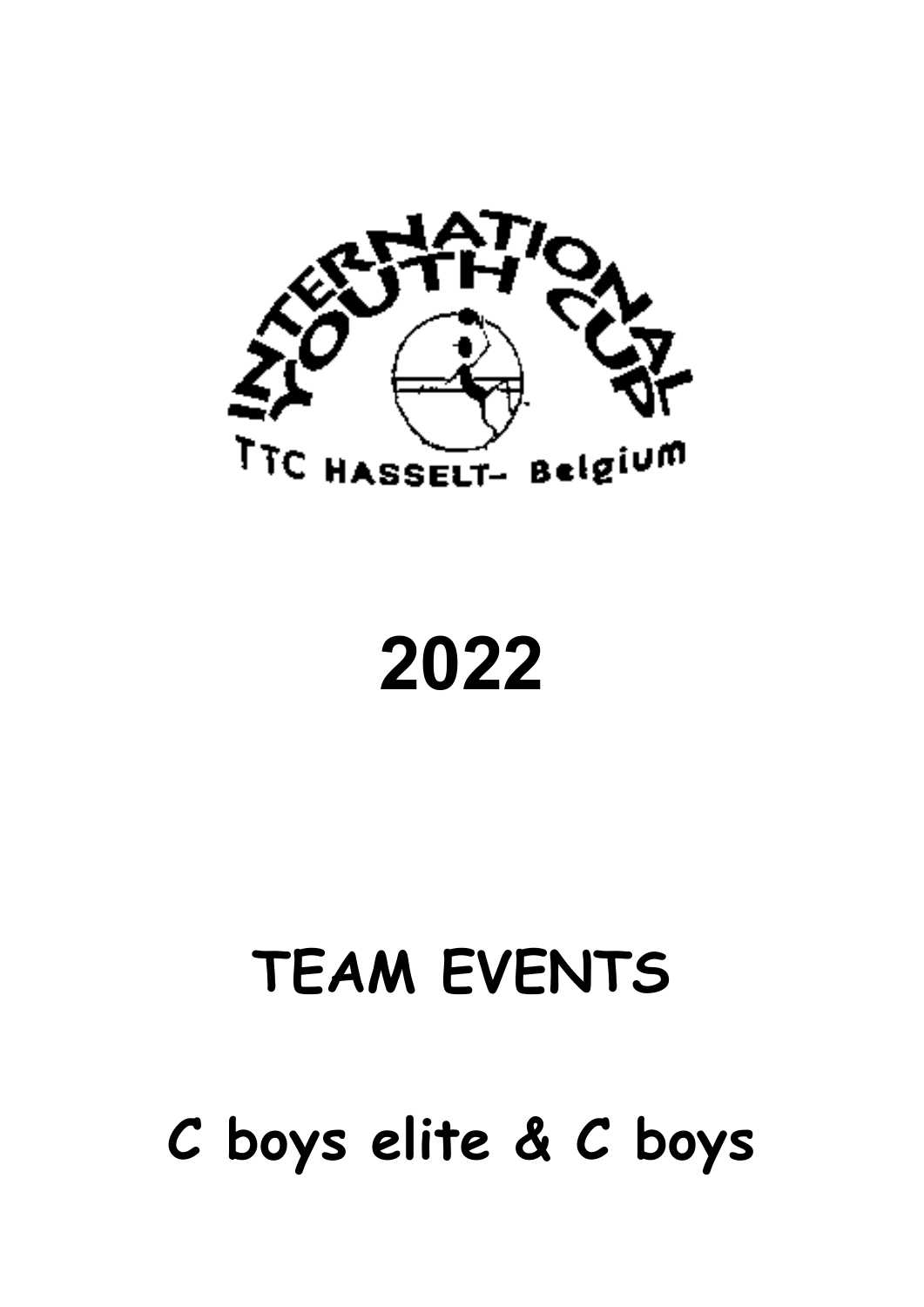### 1st stage : Saturday 4th June

category : C-boys elite & C-boys group : 1

| Team                      | Countrv     |  |  |
|---------------------------|-------------|--|--|
| 1 Holstein Quickborn      | GFR         |  |  |
| 2 Hainaut                 | 'BFI        |  |  |
| 3 Spårvägen (C-boys)      | <b>ISWF</b> |  |  |
| 4 West-Vlaanderen (C-bBEL |             |  |  |

|               | Games                                   |                          | time               | Hall | Tables  |
|---------------|-----------------------------------------|--------------------------|--------------------|------|---------|
| Game N°       | Team#1                                  | Team#2                   |                    |      |         |
| 1.1           | West-Vlaanderen (C-b Holstein Quickborn |                          | 10 <sub>h</sub> 00 |      | 17 & 18 |
| 1.2           | Hainaut                                 | Spårvägen (C-boys)       | 10h00              |      | 19 & 20 |
| 1.3           | Spårvägen (C-boys)                      | Holstein Quickborn       | 11h30              |      | 17 & 18 |
| 1.4           | West-Vlaanderen (C-b Hainaut            |                          | 11h30              |      | 19 & 20 |
| $1.5^{\circ}$ | Spårvägen (C-boys)                      | West-Vlaanderen (C-boys) | 13h00              |      | 17 & 18 |
| 1.6           | Holstein Quickborn                      | Hainaut                  | 13h00              |      | 19 & 20 |

category : C-boys elite & C-boys group : 2

| Team                  | Countrv    |  |  |
|-----------------------|------------|--|--|
| 1 Hannover 96         | GFR        |  |  |
| 2 Kempen TT           | <b>BEL</b> |  |  |
| 3 Lübecker 2 (C-boys) | GFR        |  |  |
| 4 MTTV (C-boys)       | SUI        |  |  |

|         | Games               |                     | time  | Hall | Tables  |
|---------|---------------------|---------------------|-------|------|---------|
| Game N° | Team#1              | Team#2              |       |      |         |
| 2.1     | MTTV (C-boys)       | Hannover 96         | 10h00 |      | 21 & 22 |
| 2.2     | Kempen TT           | Lübecker 2 (C-boys) | 10h00 |      | 23 & 24 |
| 2.3     | Lübecker 2 (C-boys) | Hannover 96         | 11h30 |      | 21 & 22 |
| 2.4     | MTTV (C-boys)       | Kempen TT           | 11h30 |      | 23 & 24 |
| 2.5     | Lübecker 2 (C-boys) | MTTV (C-boys)       | 13h00 |      | 21 & 22 |
| 2.6     | Hannover 96         | Kempen TT           | 13h00 |      | 23 & 24 |

category : C-boys elite & C-boys group : 3

| Team               | Country    |  |  |
|--------------------|------------|--|--|
| 1 Refrath 1        | GER        |  |  |
| 2ILuzern           | SUI        |  |  |
| 3 Spårvägen        | <b>SWE</b> |  |  |
| 4 Limburg (C-boys) | ⊾⊐?        |  |  |

|         | Games            |                  | time  | Hall | Tables  |
|---------|------------------|------------------|-------|------|---------|
| Game N° | Team#1           | Team#2           |       |      |         |
| 3.1     | Limburg (C-boys) | Refrath 1        | 10h00 |      | 25 & 26 |
| 3.2     | Luzern           | Spårvägen        | 10h00 |      | 27 & 28 |
| 3.3     | Spårvägen        | Refrath 1        | 11h30 |      | 25 & 26 |
| 3.4     | Limburg (C-boys) | Luzern           | 11h30 |      | 27 & 28 |
| 3.5     | Spårvägen        | Limburg (C-boys) | 13h00 |      | 25 & 26 |
| 3.6     | Refrath 1        | Luzern           | 13h00 |      | 27 & 28 |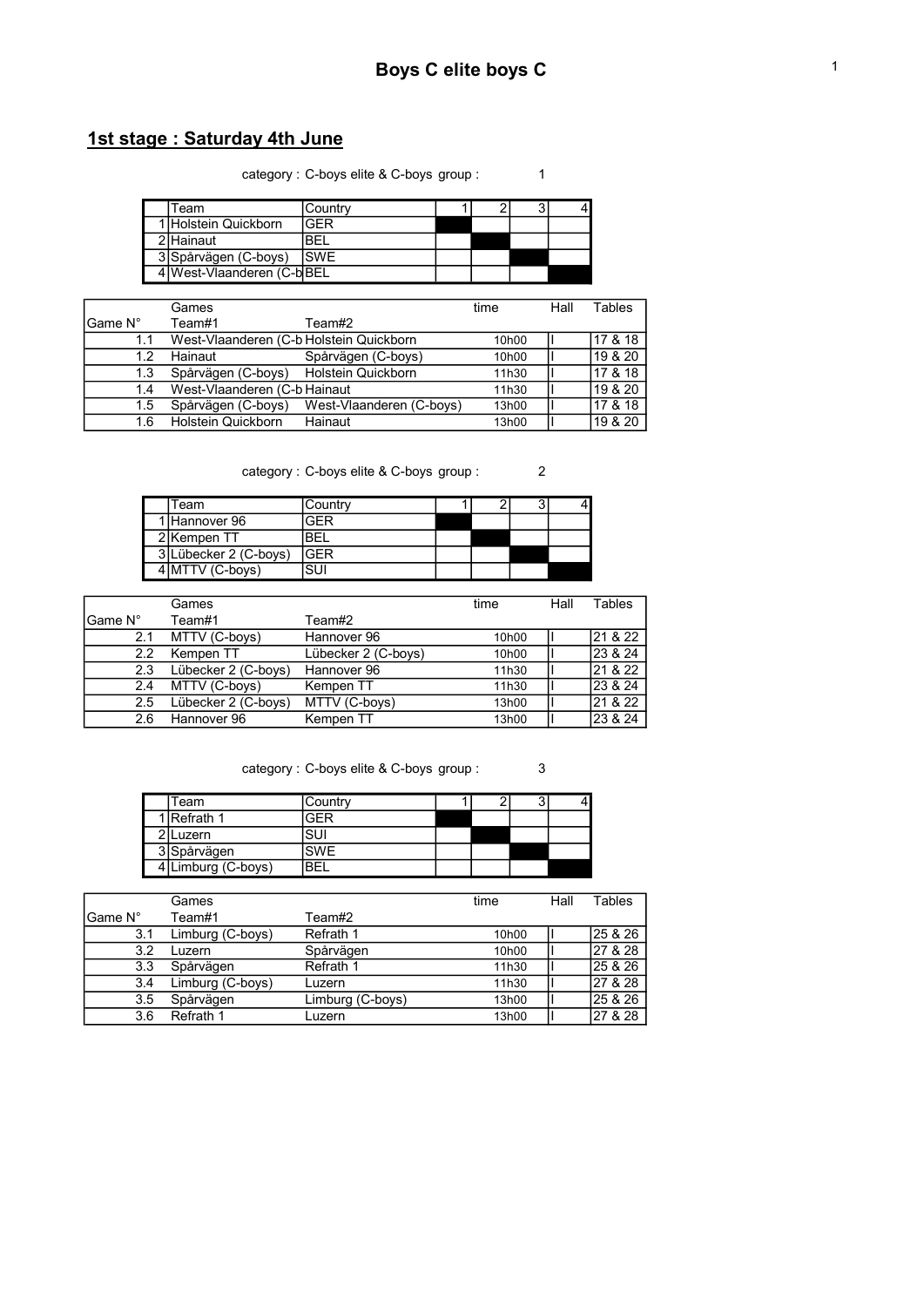category : C-boys elite & C-boys group : 4

Team Country 1 2 3 4 1 Namur BEL 2 Refrath 2 GER 3Lübecker 1 GER 4 Rijswijk NED

|         | Games           |            | time  | Hall | Tables  |
|---------|-----------------|------------|-------|------|---------|
| Game N° | Team#1          | Team#2     |       |      |         |
| 4.1     | <b>Riiswiik</b> | Namur      | 10h00 |      | 29 & 30 |
| 4.2     | Refrath 2       | Lübecker 1 | 10h00 |      | 31 & 32 |
| 4.3     | Lübecker 1      | Namur      | 11h30 |      | 29 & 30 |
| 4.4     | <b>Riiswiik</b> | Refrath 2  | 11h30 |      | 31 & 32 |
| 4.5     | Lübecker 1      | Rijswijk   | 13h00 |      | 29 & 30 |
| 4.6     | Namur           | Refrath 2  | 13h00 |      | 31 & 32 |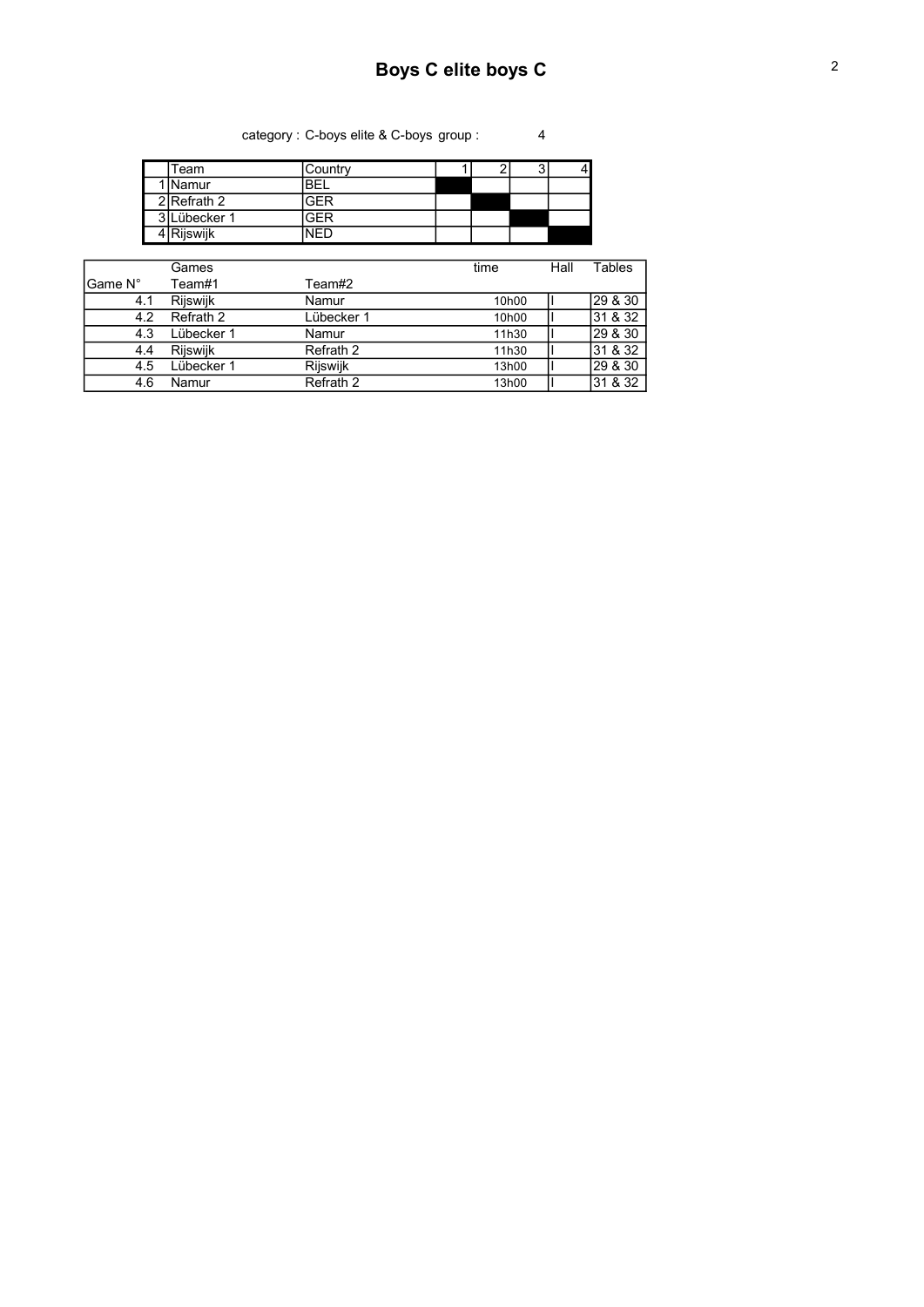### 2nd stage : Sunday 5th June

#### C - boys elite

category : C - boys elite group : A

| Team          | Country |  |  |
|---------------|---------|--|--|
| 1 1st group 1 |         |  |  |
| 2 1st group 4 |         |  |  |
| 32nd group 3  |         |  |  |

|                 | Games       |             | time  | Hall | Table    |
|-----------------|-------------|-------------|-------|------|----------|
| <b>IGame N°</b> | Team#1      | Team#2      |       |      |          |
| A.1             | 1st group 4 | 2nd group 3 | 10h00 |      | l17 & 18 |
| A.2             | 2nd group 3 | 1st group 1 | 11h30 |      | 17 & 18  |
| A.3             | 1st group 1 | 1st group 4 | 13h00 |      | 17 & 18  |

category : C - boys elite group : B

| Team          | Country |  |  |
|---------------|---------|--|--|
| 1 1st group 2 |         |  |  |
| 2 2nd group 1 |         |  |  |
| 3 3rd group 3 |         |  |  |

|          | Games       |             | time  | Hall | Table   |
|----------|-------------|-------------|-------|------|---------|
| lGame N° | Team#1      | Team#2      |       |      |         |
| B.1      | 2nd group 1 | 3rd group 3 | 10h00 |      | 19 & 20 |
| B.2      | 3rd group 3 | 1st group 2 | 11h30 |      | 19 & 20 |
| B.3      | 1st group 2 | 2nd group 1 | 13h00 |      | 19 & 20 |

category : C - boys elite group : C

| Team             | Countrv |  |  |
|------------------|---------|--|--|
| 1 1st group 3    |         |  |  |
| $2$  2nd group 2 |         |  |  |
| $3$  2nd group 4 |         |  |  |

|                  | Games       |             | time  | Hall | <b>Table</b> |
|------------------|-------------|-------------|-------|------|--------------|
| <b>I</b> Game N° | ⊤eam#1      | Team#2      |       |      |              |
| C.1              | 2nd group 2 | 2nd group 4 | 10h00 |      | 21 & 22      |
| C.2              | 2nd group 4 | 1st group 3 | 11h30 |      | 21 & 22      |
| C.3              | 1st group 3 | 2nd group 2 | 13h00 |      | & 22         |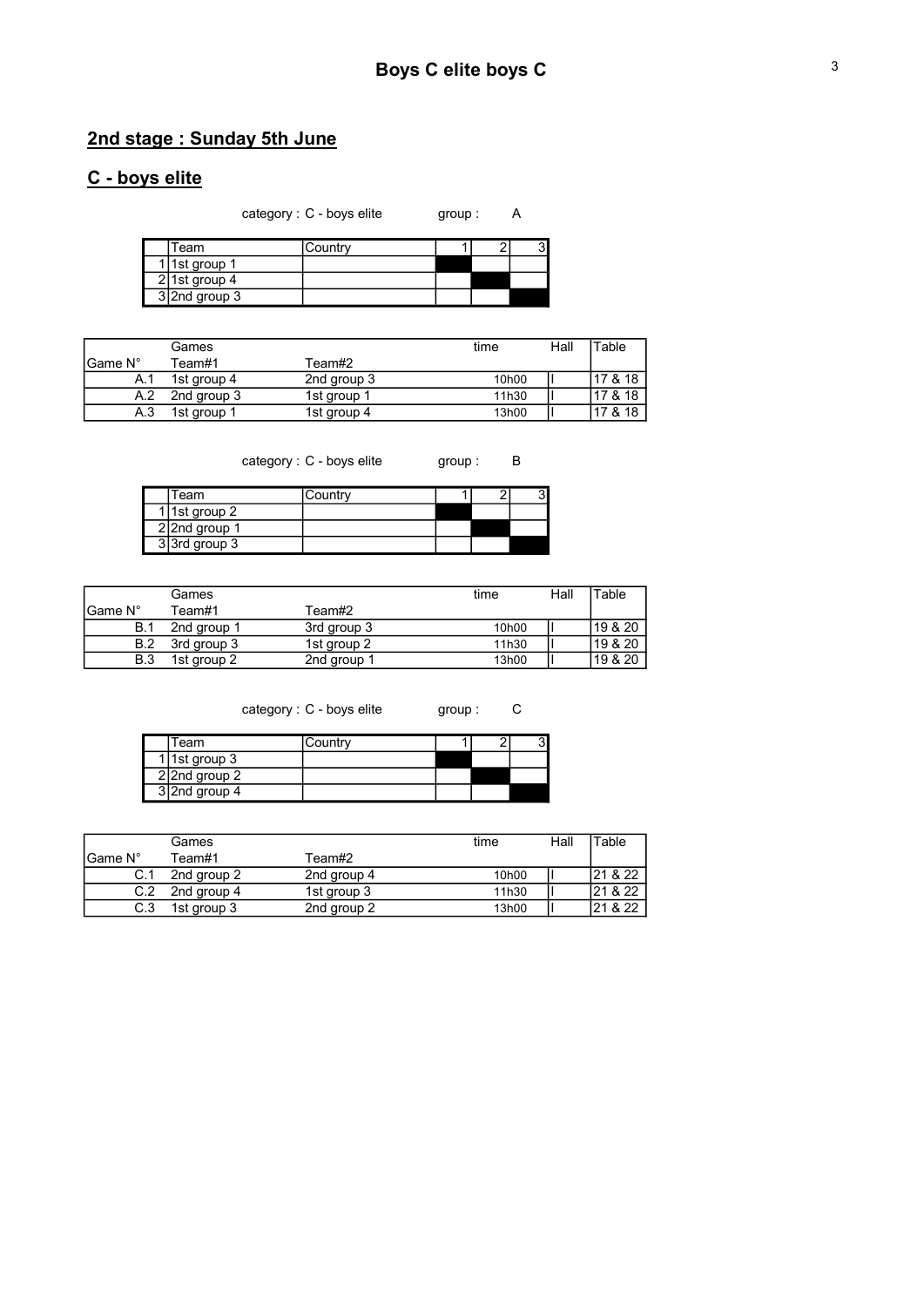### C - boys

category : C - boys group : D

| Team          | Country |  |  |
|---------------|---------|--|--|
| 1 1st group 1 |         |  |  |
| 2 1st group 4 |         |  |  |
| 32nd group 2  |         |  |  |

|          | Games       |             | time  | Hall | Table    |
|----------|-------------|-------------|-------|------|----------|
| IGame N° | Team#1      | ⊤eam#2      |       |      |          |
| D.1      | 1st group 4 | 2nd group 2 | 10h00 |      | 23 & 24  |
| D.2      | 2nd group 2 | 1st group 1 | 11h30 |      | 23 & 24  |
| D.3      | 1st group 1 | 1st group 4 | 13h00 |      | 123 & 24 |

category : C-boys group : E

| Team              | Country |  |  |
|-------------------|---------|--|--|
| 1 1st group 2     |         |  |  |
| $2$   1st group 3 |         |  |  |
| 32nd group 1      |         |  |  |
| $4$  2nd group 4  |         |  |  |

|         | Games       |             | time  | Hall | Tables  |
|---------|-------------|-------------|-------|------|---------|
| Game N° | Team#1      | Team#2      |       |      |         |
| E.1     | 2nd group 4 | 1st group 2 | 10h00 |      | 25 & 26 |
| E.2     | 1st group 3 | 2nd group 1 | 10h00 |      | 27 & 28 |
| E.3     | 2nd group 1 | 1st group 2 | 11h30 |      | 25 & 26 |
| E.4     | 2nd group 4 | 1st group 3 | 11h30 |      | 27 & 28 |
| E.5     | 2nd group 1 | 2nd group 4 | 13h00 |      | 25 & 26 |
| E.6     | 1st group 2 | 1st group 3 | 13h00 |      | 27 & 28 |